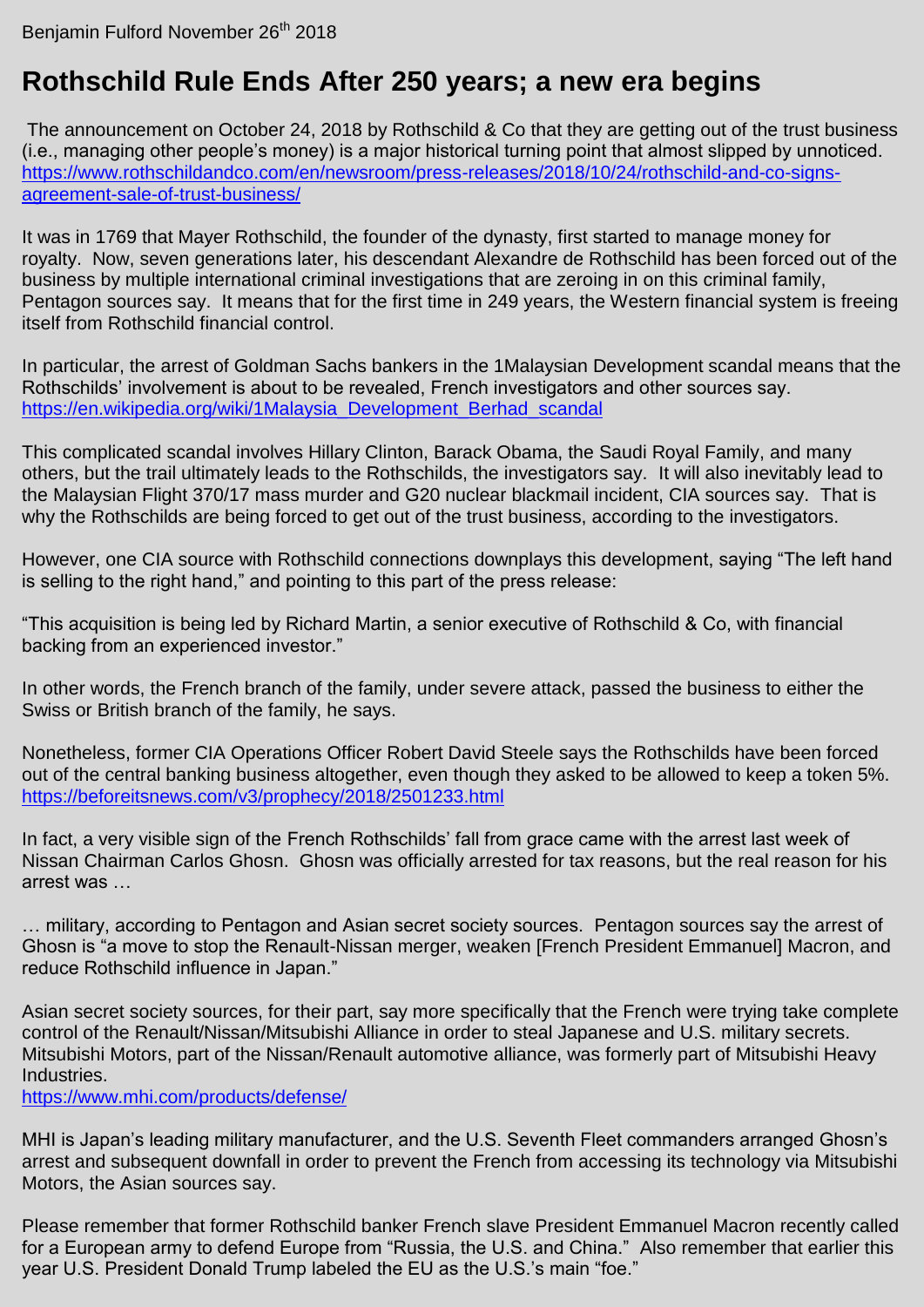[https://www.cbsnews.com/news/donald-trump-interview-cbs-news-european-union-is-a-foe-ahead-of](https://www.cbsnews.com/news/donald-trump-interview-cbs-news-european-union-is-a-foe-ahead-of-putin-meeting-in-helsinki-jeff-glor/)[putin-meeting-in-helsinki-jeff-glor/](https://www.cbsnews.com/news/donald-trump-interview-cbs-news-european-union-is-a-foe-ahead-of-putin-meeting-in-helsinki-jeff-glor/)

This public fight between the EU and the U.S. government is a visible sign of the ongoing battle for world control, pitting the 13 royal bloodlines and their EU totalitarian state against the anti-bloodline Gnostic Illuminati who now control the U.S. military-industrial complex, Illuminati sources say.

Another visible sign of this conflict is the huge and violent anti-Macron rioting in France. Since threequarters of the French population support the anti-Macron activities, you can be sure the pressure against this fraudulently elected president will only increase, especially now that his Rothschild bosses are losing power.

In any case, the attempt by the French to steal Japanese military secrets has also turned the Mitsubishi Group, the main backers of Japanese Prime Minister Shinzo Abe, against Finance Minister Taro Aso, according to members of the Mitsubishi-owning Iwasaki clan.

Aso"s daughter is married to Alexandre de Rothschild and Aso has been selling Japanese water rights to Veolia, a company linked to his Rothschild son-in-law, Japanese right-wingers say. Now, with both Mitsubishi and the nationalists against him, Aso is a doomed man, the sources say.

The French Rothschilds were also intimately involved with the March 11, 2011 Fukushima nuclear and tsunami mass murder incident, according to British Rothschild family sources and Japanese right-wing sources.

Another doomed man is Softbank CEO Masayoshi Son, say Asian secret society sources. Exactly what excuse will be used to bring him down is not yet clear, but his involvement with Japanese election stealing and the murderous Saudi Crown Prince (or more accurately his puppet masters) means his time in running out.

Asian secret society sources, for their part, are saying the big changes in Japan will take place after May of next year when the new emperor formally takes the throne. The sources explain that the special seal or chop the Emperor possesses is needed to formally put these changes into motion. While the sources were vague about exactly what would happen, they made it clear that Asia is no longer going to let itself be artificially divided by Western intrigues. Thus it is a good guess that after Korean unification, Taiwan"s peaceful and friendly return to China is also in the works. Japanese and Chinese friendship will also most certainly blossom, the sources say.

The Asian secret society sources also fully endorsed the view that Western civilization is like a beautiful woman infected with syphilis. The syphilis, of course, refers to the Khazarian mafia. That is why they support the ongoing campaign to remove this infection from the Western body politic.

The 28-page report at the link below, exposing Special Counsel Robert Mueller and others, is a detailed example of the horrific crimes the Khazarian mafia have been getting away with. <https://www.docdroid.net/eVAAjIq/doj-ig-memo-mueller-bribery-extortion.pdf>

This latest exposure is just a small part of the battle still raging in the U.S. and across the Western world. The battle remains fiercest in the U.S. with the ongoing purge of the FBI, the Justice Department, the CIA, the military-industrial complex, the political system, etc.

On that front, "the "stroking" of former CIA and NSA boss General Mike Hayden may serve to silence anti-Trumpers in the military-intelligence community and induce others to resign or flip," Pentagon sources say. Hayden was one of the operatives behind the Fukushima mass murder, Japanese military intelligence sources say.

The removal of satanists like Hayden will make it easier to clean out the U.S. court system as it gears up to handle the ongoing mass arrests, CIA sources say. If you don"t believe the arrests have started yet, you"re not connecting the dots. Take a look at this link, for example, to see how the Clinton crime family